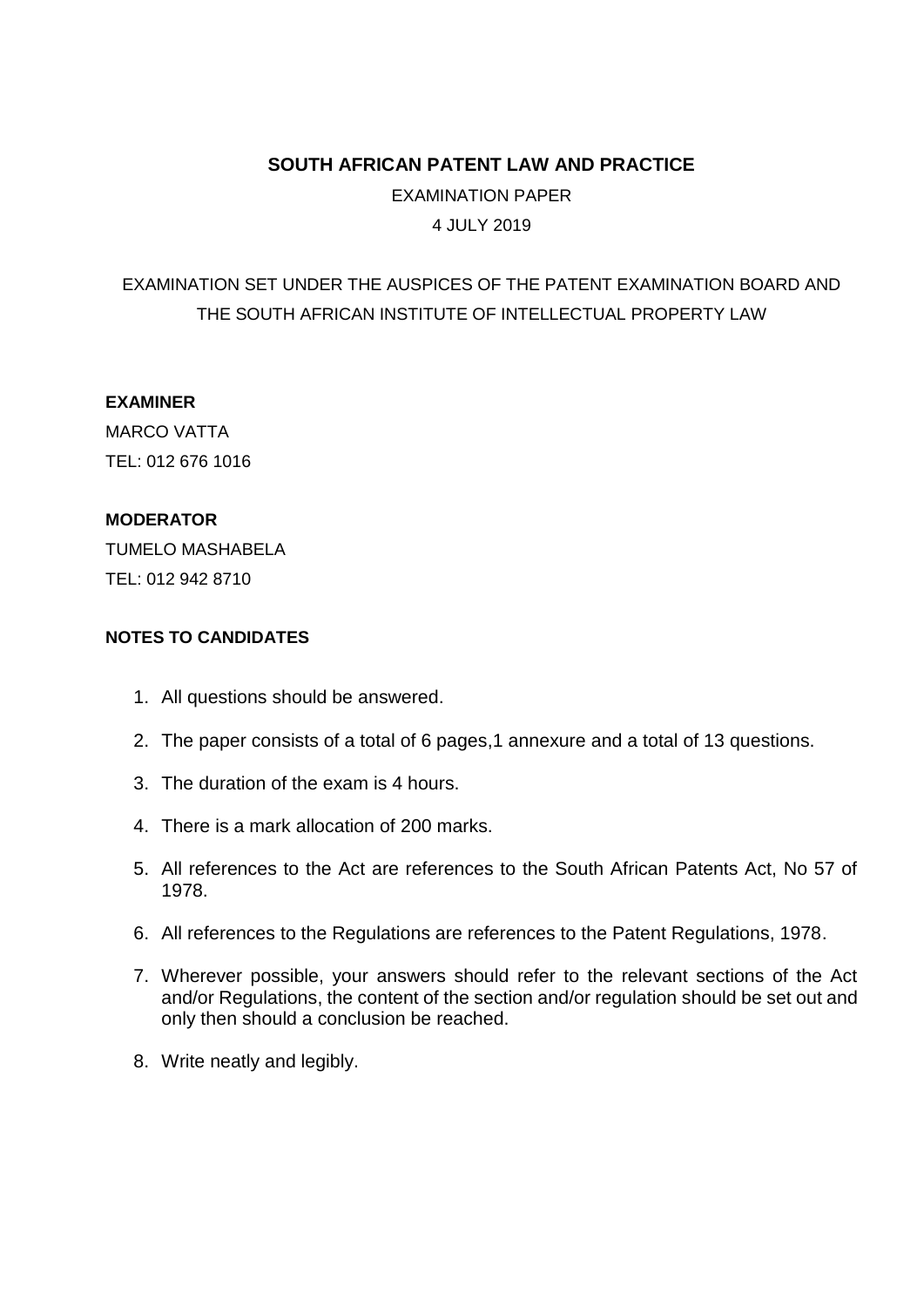- 1.1 Provide a brief summary of your understanding of a patent, the nature of a patent right and the purpose of a patent. (6 marks)
- 1.2 Referring to the Act, what is the effect of a patent and how does the sale of a patented article alter this effect? (9 marks)

# **QUESTION 2**

- 2.1 Does the Act provide a definition of an invention? (1 mark)
- 2.2 Provide the exclusions from patentability in terms of section 25(2) of the Act and give a brief reason for each of the exclusions. (11 marks)
- 2.3 How are these exclusions qualified by section 25(3) of the Act? (2 marks)
- 2.4 In addition to section 25(2) of the Act, further exclusions are provided in sections 25(4) and 25(11). What do these sections say? (7 marks)
- 2.5 The registrar of patents is provided with statutory authority to refuse certain inventions. State the section of the Act and the inventions that the registrar may refuse. Give an example of each and advise conditions under which some of these inventions will be accepted. Do not concern yourself with the provisions of nuclearrelated technologies. (5 marks)

#### **QUESTION 3**

Your studious client, Dr Knowitall, meets with you to discuss his invention. He informs you that his invention is for a new use of a known pharmaceutical compound. The independent claim for a patent of the already known pharmaceutical compound is: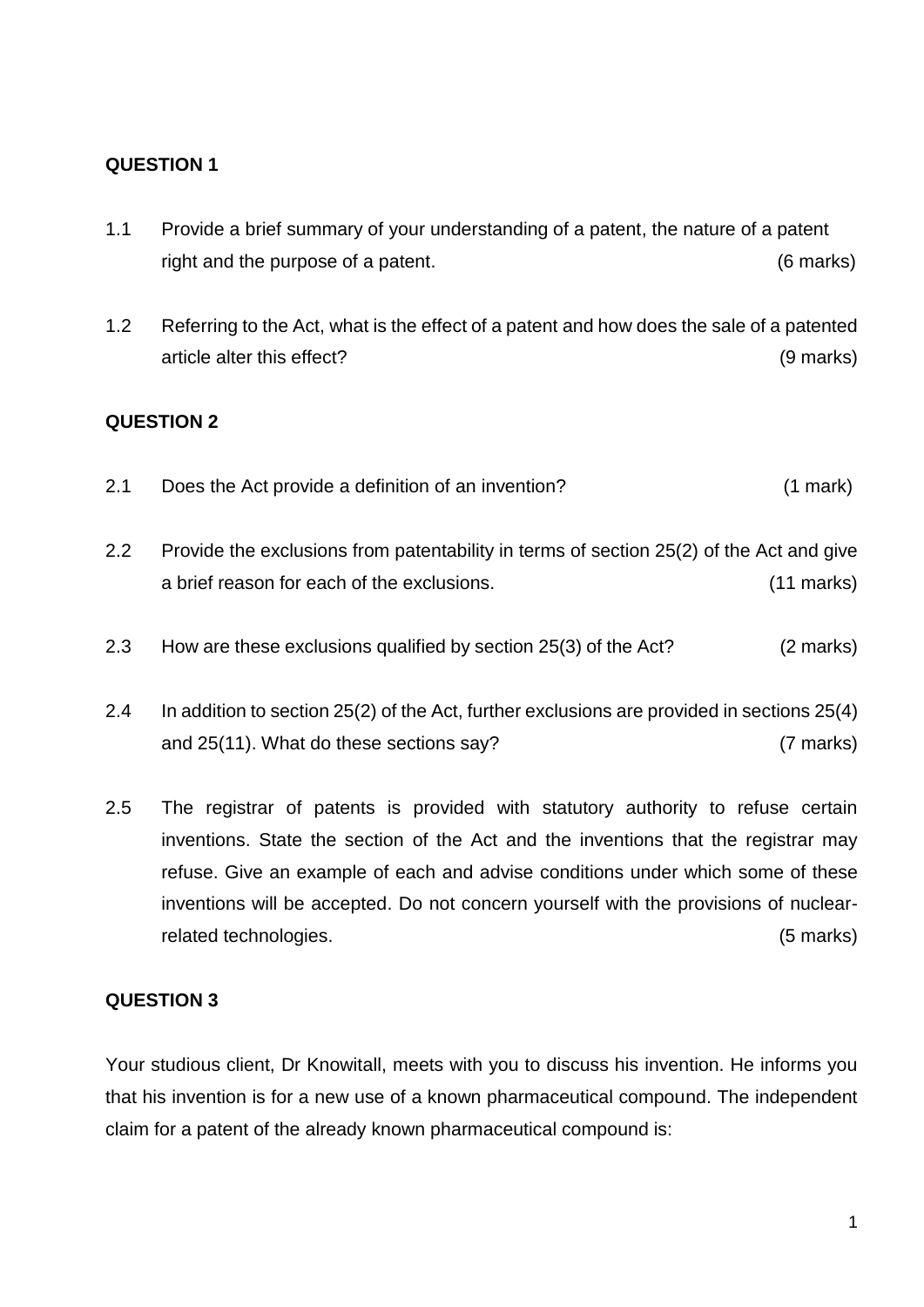*(S)-N-(5-((R)-2-(2,5-difluorophenyl)-pyrrolidin-1-yl)-pyrazolo[1,5-a]pyrimidin-3 yl) for use in a method of treating a cancer in a patient in need thereof.*

Advise Dr Knowitall on the patentability of his invention for the treatment of arthritis, referring to the Act and relevant case law. Also provide him with a patentable claim for his review.

(8 marks)

#### **QUESTION 4**

- 4.1 In light of section 25(1) of the Act, provide the extrinsic requirements (the legal standards) that an invention must meet in order to be patentable. (4 marks)
- 4.2 With reference to sections 25(5) and 25(6) of the Act, when is an invention deemed to be new? Fully discuss and refer to case law. (8 marks)
- 4.3 In preparation for filing a patent application for your client's invention in South Africa, it transpires during consultation with your client that there has been prior use of the invention. Briefly advise your client on the provisions in the Act dealing with the exceptions regarding novelty, where:
	- 4.3.1 even though there has been no prior disclosure of the invention, the novelty thereof is destroyed; and
	- 4.3.2 there has been disclosure of the invention but the novelty thereof is not destroyed.

(10 marks)

4.4 Referring to case law, how would the Court of the Commissioner of Patents assess the novelty and inventiveness of an invention? State whether or not it is possible to mosaic prior art documents in each assessment. (10 marks)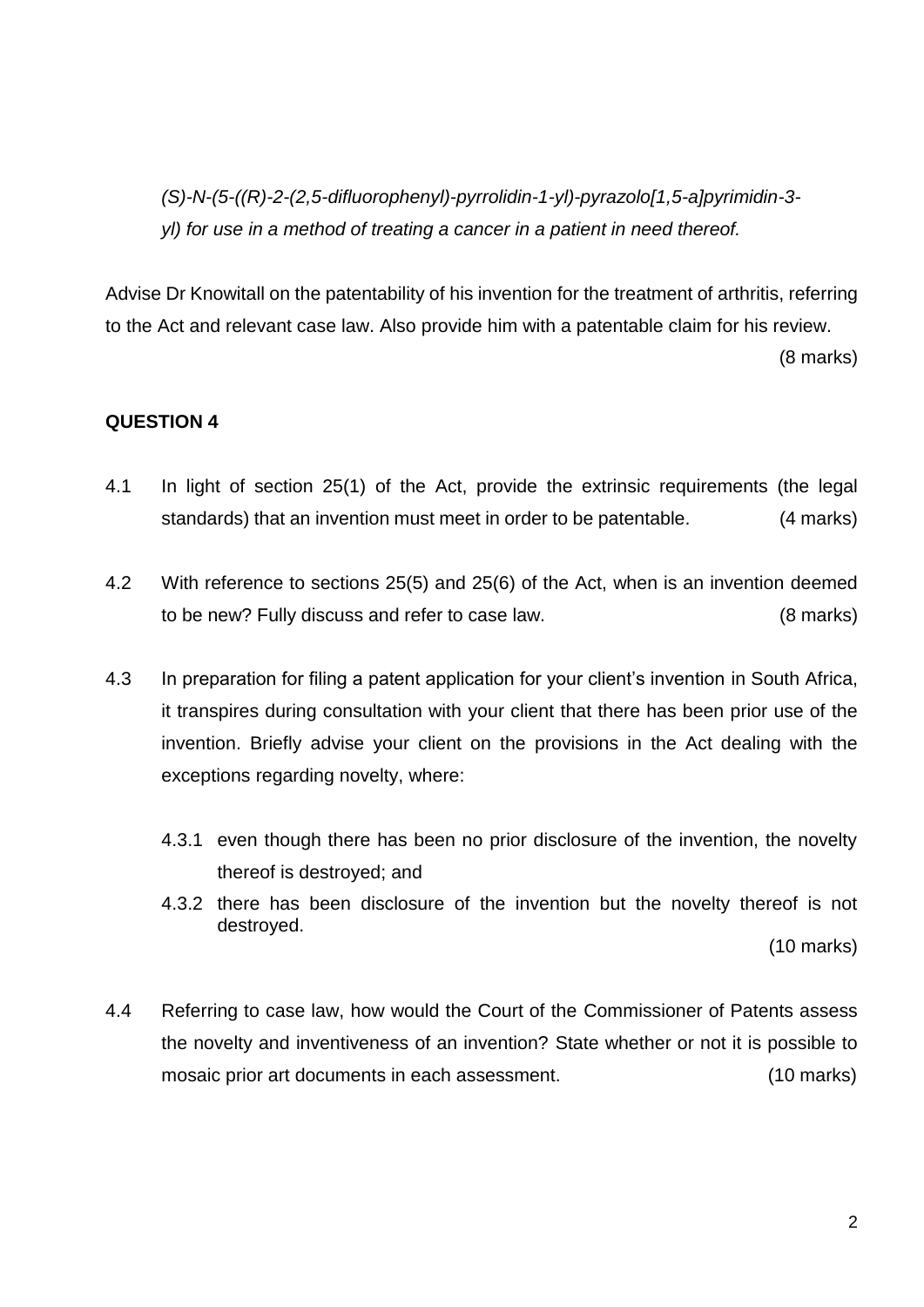Referring to section 29 of the Act, describe the rights and restrictions placed on co-applicants of patent applications. Describe the remedies in the event of any dispute. (8 marks)

### **QUESTION 6**

- 6.1 The registrar of patents is authorised to allow certain corrections in terms of section 50 of the Act, one of which is the correction of a clerical error. Referring to case law, what is a clerical error? (6 marks)
- 6.2 What other type of correction may be allowed by the registrar in terms of section 50 of the Act? (2 marks)

# **QUESTION 7**

7.1 Your foreign instructing attorney contacts you on behalf of their client, whom you represent in South Africa. The client has patent applications across multiple jurisdictions for the same invention. The instructing attorney advises that the client wishes to amend the South African patent specification so as to limit the scope of the claims to distinguish the invention more fully over prior art. The prior art was cited during examination in Europe for a corresponding EU application. The South African application is still pending and is due to be accepted shortly. Advise the instructing attorney, who is unfamiliar with South African patent law, on the requirements for such an amendment by referring to the relevant section of the Act and Regulations.

(6 marks)

7.2 Would the requirements be any different if the acceptance of the application has already been published in the Patent Journal? If so, what is the difference in requirements?

(2 marks)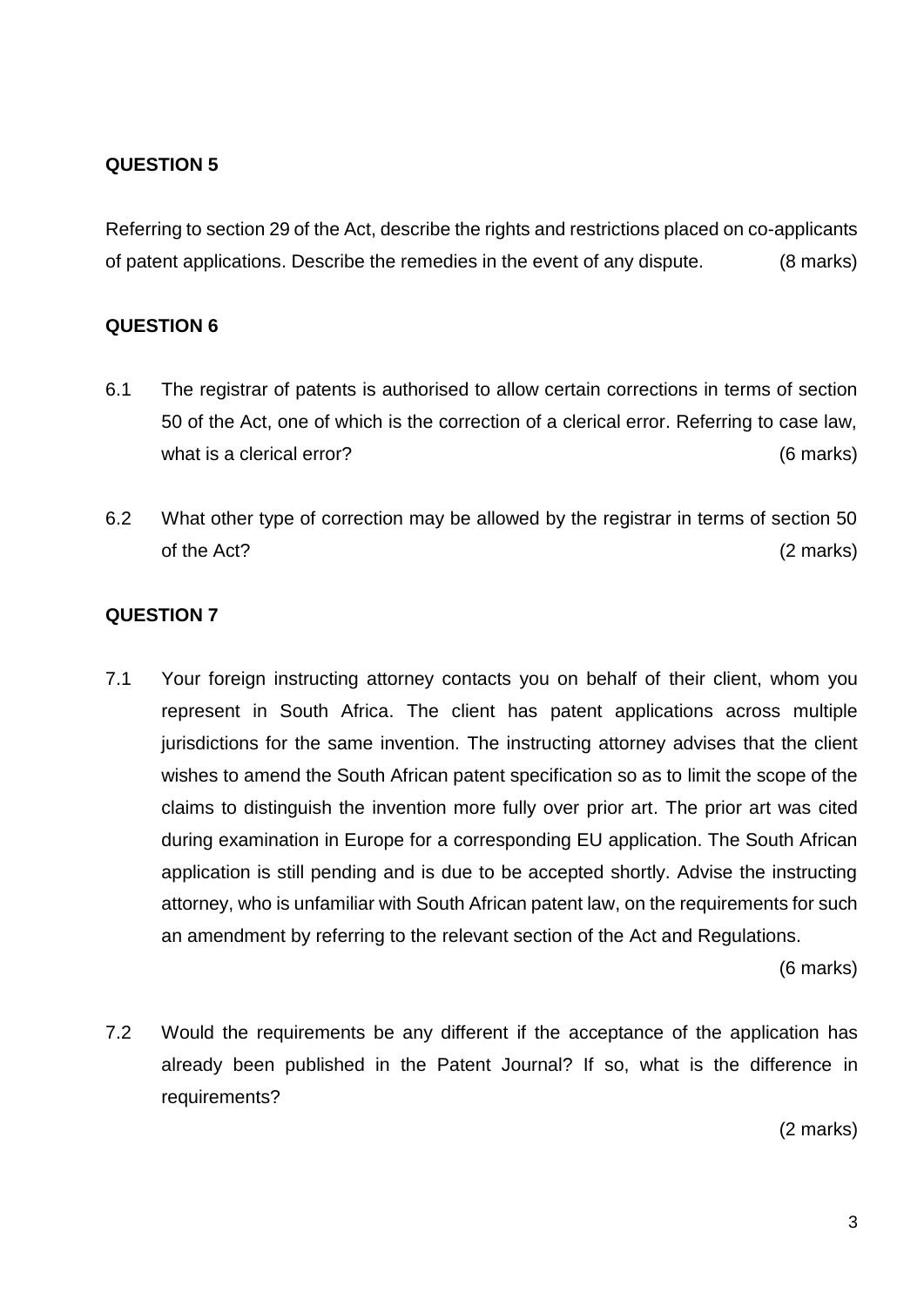Your client advised you at the time of filing their patent application that you are not responsible for the payment of renewal fees and that the responsibility for the payment of the renewal fees will be handled by a global renewal agency. However, your client contacts you in a state of panic five years later, after the application proceeded to grant, and informs you that South African Patent No. 2012/01598 has lapsed due to the non-payment of renewal fees. The patent is extremely valuable to your client who still wishes to make use of their monopoly over the invention.

- 8.1 Referring to the Act and Regulations, advise your client on what can be done, what requirements must be satisfied and what procedure must be followed. (7 marks)
- 8.2 Is there an opposition period to oppose such an application? If so, what is the opposition period? (2 marks)
- 8.3 Referencing the Act, advise your client on his limited rights should he be successful in his application. (10 marks)

#### **QUESTION 9**

The Act provides for an exhaustive list of grounds on which a patent may be revoked. List these grounds and where the ground refers to another section of the Act, give a brief overview of what the referenced section relates to. (22 marks)

#### **QUESTION 10**

10.1 In terms of section 32 of the Act, what is the function of the claims, and what requirements should the claims of a complete specification meet? (4 marks)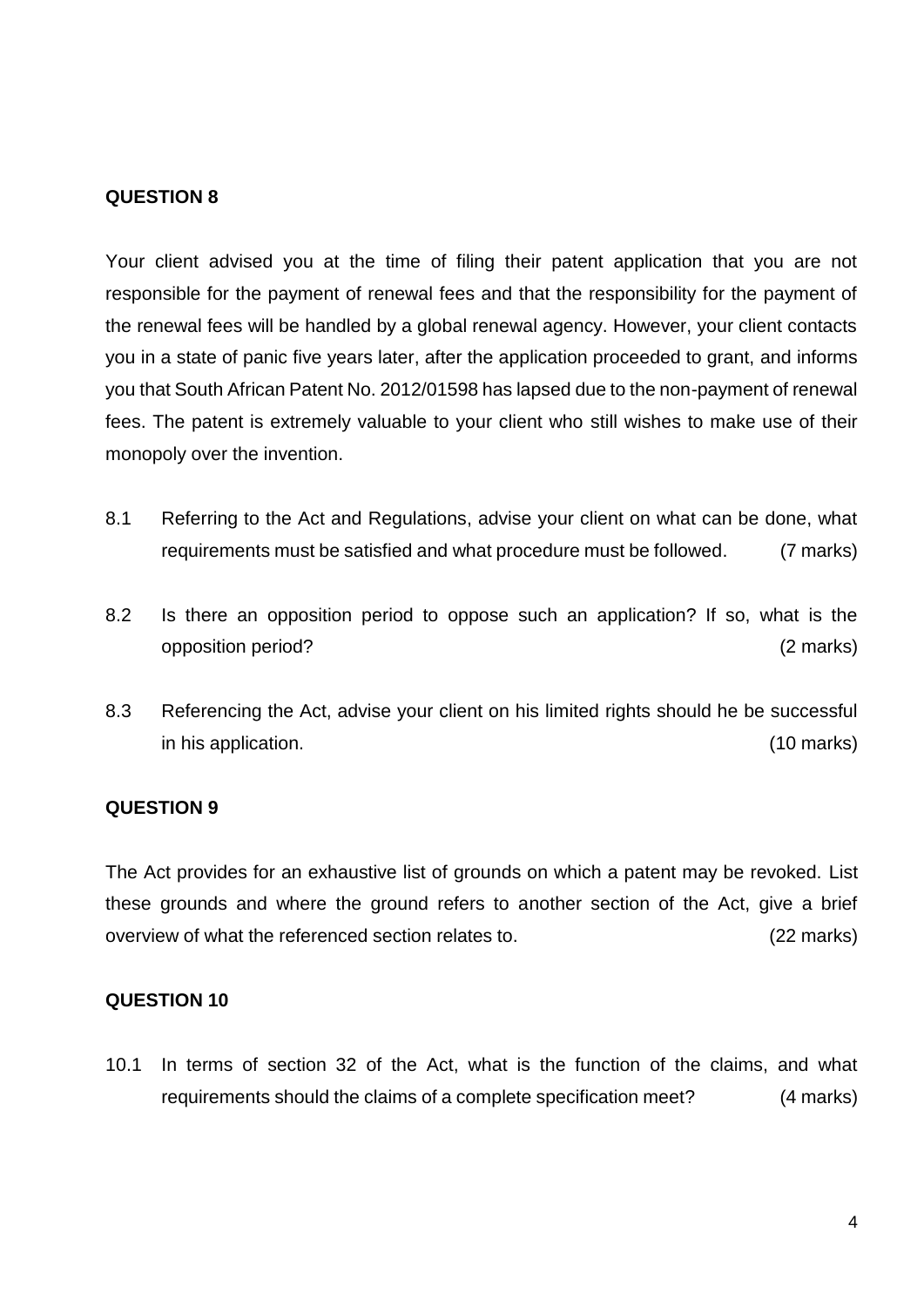- 10.2 To what relief is a plaintiff in proceedings for infringement entitled? (5 marks)
- 10.3 Certain acts that would otherwise be considered an infringement of a patent are excused in terms of the Act. Refer to the section of the Act and explain to what extent these acts will not be deemed to be an infringement. (5 marks)
- 10.4 Your client, the patentee of South African Patent No. 2015/09845, has fierce competition in the marketplace. He wishes to send letters to his competitors who have previously been found to infringe some of his other patents. Your client is adamant that the letters should be strongly worded, if not threatening, in order to scare off any potential infringement of South African Patent No. 2015/09845 by his competitors. With reference to the Act advise your client. The contract the contract of marks)

Section 90 of the Act prohibits a patentee from attempting to secure rights contractually which fall outside the rights granted by a patent. Elaborate on the conditions which shall be null and void in terms of the Act. (5 marks)

# **QUESTION 12**

With the aid of "Annexure 1" (a copy of the patent register of South African Patent No. 2017/02130) answer the questions that follow by providing the dates in full, where relevant.

- 12.1 What was the last day for filing a PCT patent application? (2 marks)
- 12.2 What was the last day for filing a national phase patent application in South Africa without an extension? (2 marks)
- 12.3 What was the last day for filing a national phase patent application in South Africa with an extension? (2 marks)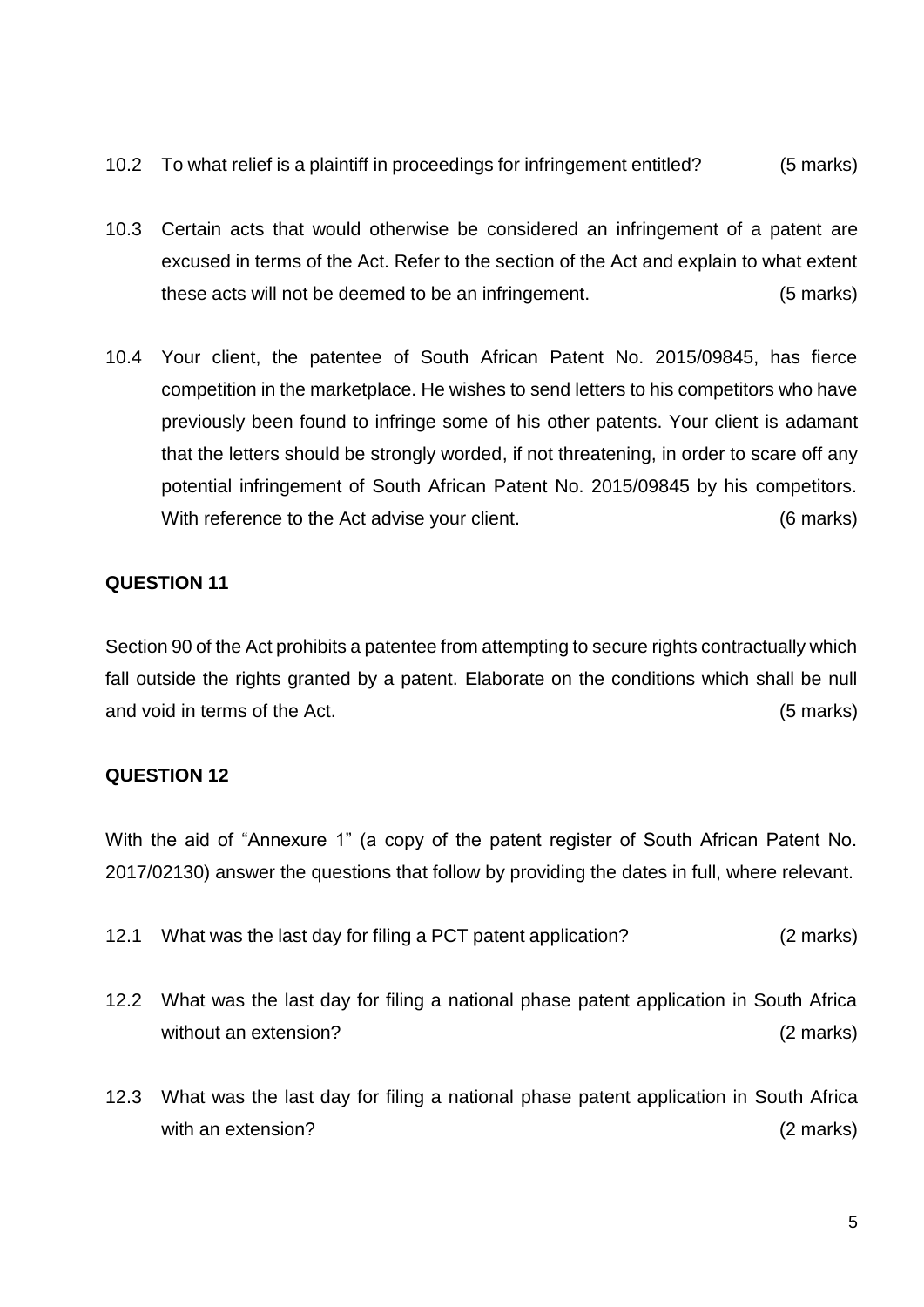- 12.4 Within how many months' time from the date of acceptance must the acceptance be published in the Patent Journal? Only state the number of months. (1 mark)
- 12.5 What is the consequence of not advertising the acceptance of the application in the Patent Journal within the prescribed period? Refer to supporting case law. (2 marks)
- 12.6 When was the first renewal fee due without an extension? (2 marks)
- 12.7 What is the last day on which the first renewal fee may be paid, with an extension? (2 marks)
- 12.8 If all the renewal fees are paid, when will the patent expire? (2 marks)
- 12.9 If the earliest priority claimed was from a South African provisional patent application (having the same filing date as the US priority application) and your client decided not to file a PCT application, but to only continue with a South African complete application claiming priority from the South African provisional patent application, what would have been the absolute last day for filing such a complete patent application?

(2 marks)

#### **QUESTION 13**

Your client has made modifications to her invention after an application for a patent accompanied by a complete patent specification has already been filed. Explain fully the options available to your client under sections 39 and 51(8), respectively, for the case (i) where the application is still pending and (ii) has already proceeded to grant. Comment on any exceptions in so far as rights or obligations are concerned. (12 marks)